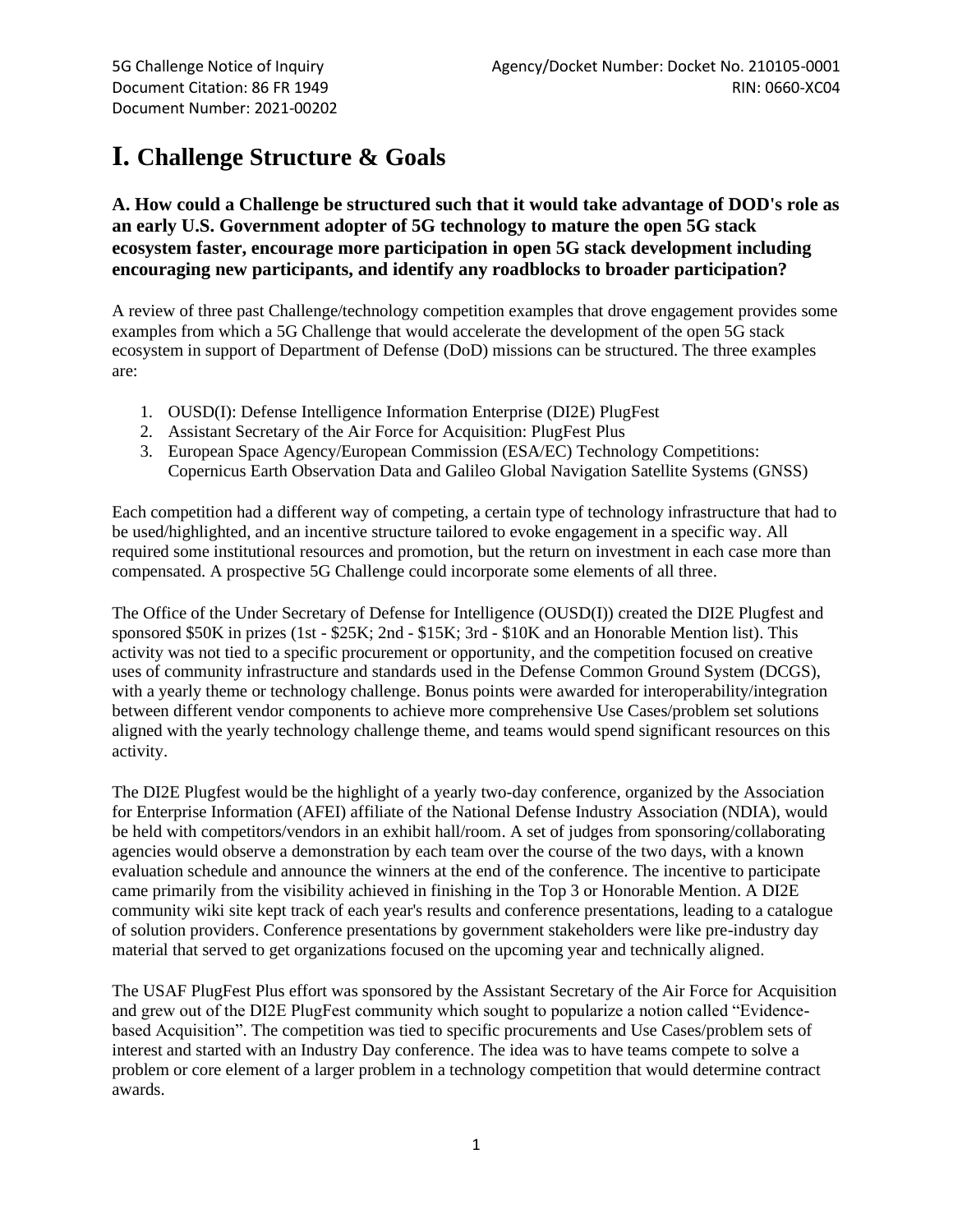Document Number: 2021-00202

Entries were judged by potential users with stakeholder evaluation of results to select one or more top entries to receive a contract award to further develop solutions. There would be a second judging of matured solutions by users to down-select one entry to go forward with a final contract award to finish any Minimum Viable Products (MVPs) and obtain required certifications to operate. The drawback was properly sizing and shaping the initial challenge to be something that competitors would invest in that solved enough of the problem and be significant enough to put in front of users. This is hard to do for some procurements, but not impossible.

The European Union wants to incentivize the use of their Earth observation data from the Copernicus program and the Galileo Global Navigation Satellite System (GNSS), and ESA/EC Technology Competitions for Copernicus (Earth Observation Data) and Galileo (GNSS) Masters fill this purpose. A yearly competition has been ongoing since 2004 for Galileo and 2011 for Copernicus, and the focus is to stimulate start-ups, small businesses, academia, and individual researchers/entrepreneurs and help bring products and services using Copernicus and Galileo to market.

Each competition features a variety of challenges that are sponsored by one or more organizations – both government organizations and private business (e.g., the European Commission or Airbus, etc.). Each competition challenge offers a  $\epsilon$ 25K –  $\epsilon$ 50K prize package that consists of a small cash award ( $\epsilon$ 1K-€5K) and credit for resources that each competitor can choose based on their specific need. A competitor can choose from a menu of consulting services such as engineering or product design assistance, business development, marketing. Challenge winners are also typically offered entry into a business incubator program, as the goal is to generate viable businesses and solutions quickly. Each challenge has a panel of experts to judge entries, and a set of finalists is selected to give a presentation to the judges where winners and runners-up are selected. Each challenge winner then gives a final presentation where the overall competition winner is selected.

#### *B. How could a Challenge be structured to focus on the greatest impediments to the maturation of end-to-end open 5G stack development?*

A 5G Challenge could be structured with goals and a purpose like the structure of the ESA technology competition challenges. This seems like the easiest starting point, and a provides a framework within which other elements could be incorporated. A set of government and industry challenges are conceived with corporate sponsorships of the in-kind services that make up the bulk of the prize packages. Experts are recruited to judge the challenges and judge for the overall challenge winner. The focus is on challenge participation by start-ups, small businesses, academia, and individual researchers/entrepreneurs. The challenges are sponsored by government and larger businesses that have an interest in the challenge focus areas.

Established small and mid-size businesses typically execute delivery of the in-kind services in the prize packages, frequently being fully or partially reimbursed by government and large business sponsors. Establish a relationship with, or start, a business incubator for challenge winners and runners-up. As community participation and open infrastructure matures consider executing a PlugFest Plus type competition for a contract award, perhaps in the second year. This effort built on the community esprit de corps established by the DI2E PlugFest in a fundamental way, and it must be cultivated. Establishing a community wiki, or similar, to support the community perhaps building off the 5G-to-XG.org site would help to focus communication and execution.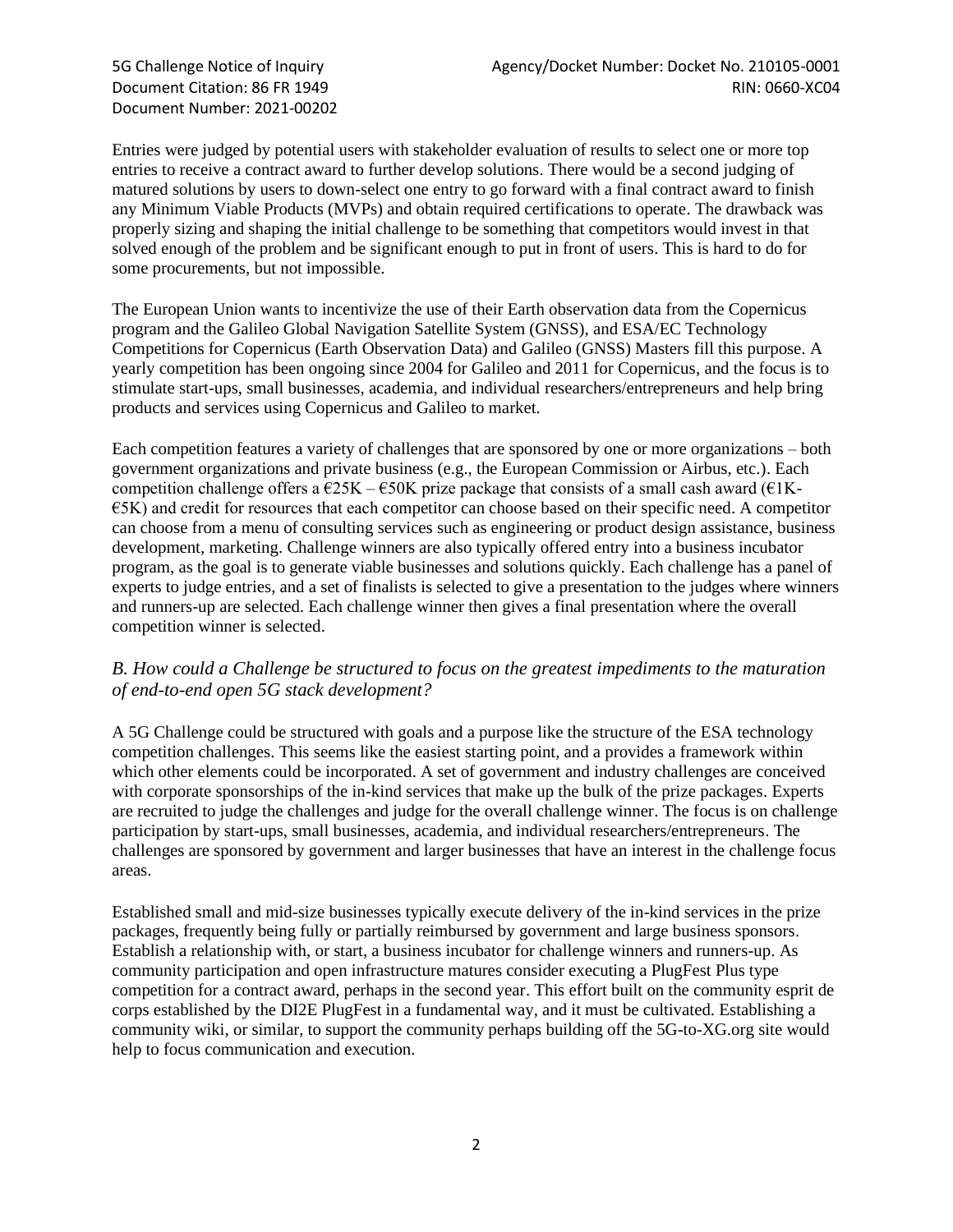*C. What should be the goals of a Challenge focusing on maturation of the open 5G stack ecosystem? How could such a Challenge be structured to allow for the greatest levels of innovation? What metrics should be used in the assessment of proposals to ensure the best proposals are selected?*

The goal is to set the bar for participation low and allow less mature concepts and technologies to participate and gain visibility. For instance, a short business plan is part of the entry (in the ESA competitions the concept and associated business plan are more important than a working demonstration), but this competition should focus on working demonstrations with the business plan as a lesser component of the score. As an example, an End-to-End challenge involving the UE-RAN-Core Network could be one of the bigger challenges sponsored by the government. In conjunction with separate Radio Unit (RU) stack, a Distributed Unit (DU) stack, and Core Network challenges, topics such as the F1 standard definition and Open RAN Alliance 7.2X split could be explored experientially within the community. Additionally, Use Cases involving topics like ultra-reliable low-latency communication (URLLC) or network slicing could provide other avenues for Challenge focus areas.

The idea would be to get big telecommunications companies and DoD prime contractors to sponsor Use Case or technology component challenges that support open 5G systems. Have a yearly (online) kickoff event that outlines the challenges, along with a yearly challenge conference (online if required) where the winners and runners-up make presentations on the second day following a plenary day of government and industry leader presentations and panels, with an exhibit space for challenge participants and any organization that wants to staff an exhibit booth.

#### *D. How will the open 5G stack market benefit from such a Challenge? How could a Challenge be structured to provide dual benefit to both the Government and the open 5G stack market?*

The open 5G stack market will benefit due to the decreased "friction" and inefficiencies in the current telecommunications and associated information technologies (IT) ecosystem. Problems sets and Use Cases of interest are communicated more clearly to the pool of potential solution providers with a focus on the most creative and growing members of the community.

The government influences the Challenge focus areas in conjunction with industry and academia with a focus on solutions. The talent and ideas emerge from the Challenge winners and can be efficiently incubated into effective solution sets for the government and industry alike.

## **II. Incentives and Scope**

**A. What are the incentives in open 5G stack ecosystem development that would maximize cooperation and collaboration, promote interoperability amongst varied open 5G stack components developed by different participants, and mature desired featured sets faster with greater stability?**

Such a structure provides incentives for all types of organizations associated with the 5G technology ecosystem to participate. The incentives for the challenge participants (start-ups, small businesses, academia, and individual researchers/entrepreneurs) are not just the currency value of the prize packages, but the business relationships established along the path from participant to winner. Getting a spot in a business incubator is unbelievably valuable by itself. Academia, government agencies, and small/mid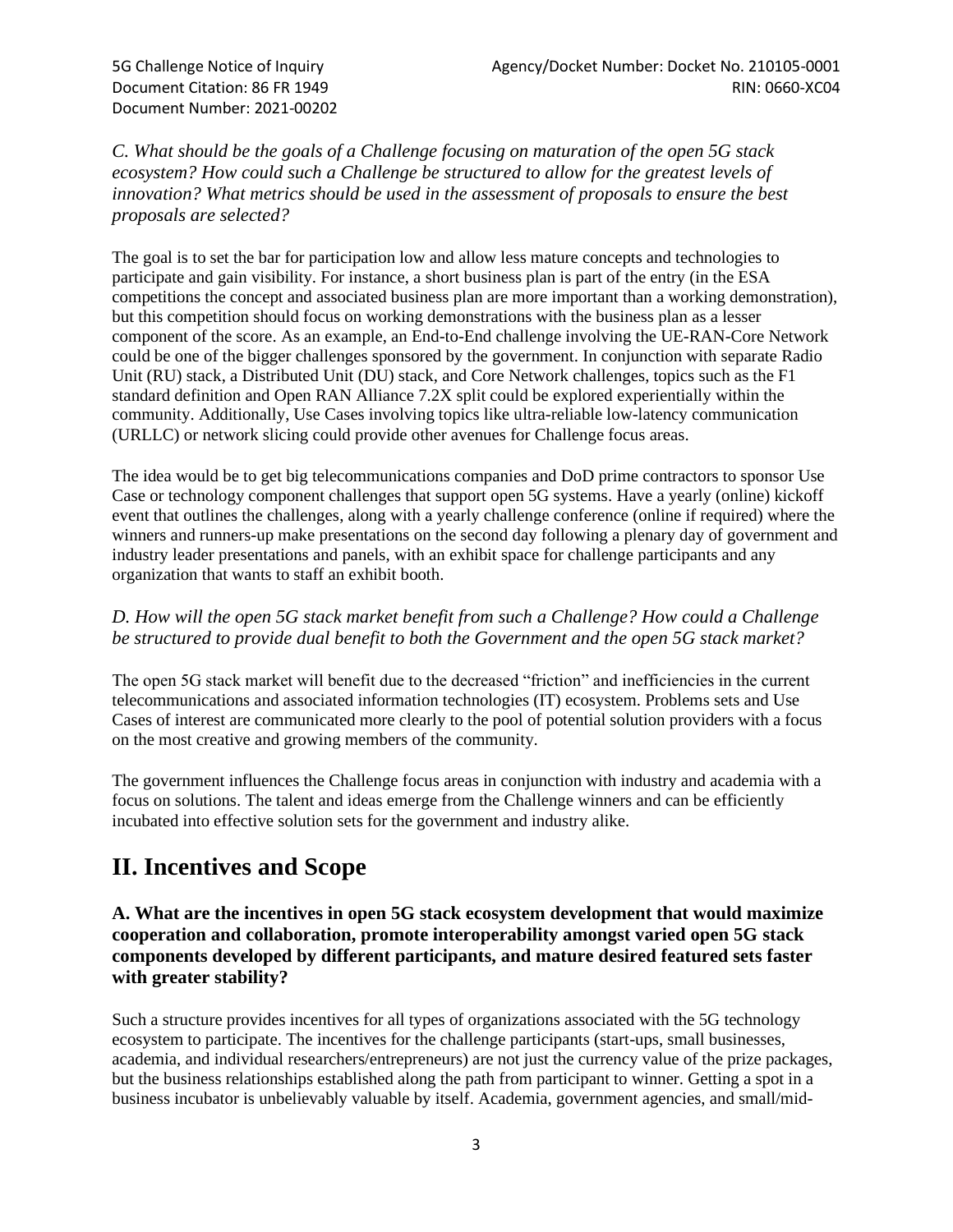sized/large businesses get recognition providing experts to judge the challenges, since everybody needs data points regarding expertise. Telecos and big primes can source solutions, technologies, and people.

If the community evolves to the point where Evidence-based Acquisition can be applied to appropriately formulated challenge, a competition that determines a contract award can be very invigorating, exciting, and engaging for the community in the way only sports typically do. The selling point is that every proposal costs more money than people would like to admit, so get businesses to spend this money on a demonstration instead of an elaborate, complex proposal.

*B. Could a Challenge be designed that addresses the issues raised in previous questions and also includes test and evaluation of the security of the components?*

Yes, and security, in all its dimensions, would be a great Challenge focus area that recurs.

*C. Could a Challenge be designed that would require participants to leverage software bill of materials design principles in the development of components for an open 5G stack?*

Absolutely, and in some sense, this is what the Copernicus and Galileo challenges do, which is specifying certain technologies, services, and hardware to be used in the context of an individual challenge. This is the same with the DI2E PlugFest and the USAF PlugFest Plus approaches.

*D. Many open 5G stack organizations have developed partial implementations for different aspects of an open 5G stack. What portions of the open 5G stack has your organization successfully developed with working code? What portions of the open 5G stack does your organization believe can be developed quickly (6 months or less)? What development support would best enable test and evaluation of the different elements of an open 5G stack?*

Our organization creating end-to-end 5G infrastructures and is working at the physical layer and the firmware, drivers, and PHY layers that integrate new radio equipment into the 5G NR User Equipment (UE) and the radio access network (RAN) stacks. As such, we are experts with a wide variety of open 5G components.

Create an end-to-end testbed to support RF systems development including 3GPP version 15/16 compliant Radio Access Network (RAN) and User Equipment (UE) and support both Standalone (SA) and non-standalone (NSA) 5G Core Network implementations.

In the next 6 months we will be conducting a variety of UE-RAN-Core Network tests. This will give insight into completeness of standard implementations. We have installed and are different combinations:

- Free 5GC (5G SA core) with various gNodeBs
- SRS's UEs with Open5GS NSA
- O-RAN Alliance with Free5GC SA
- O-RAN with Open5GS SA
- Maybe Open Air Interface's e/gNodeB with various NSA and SA cores